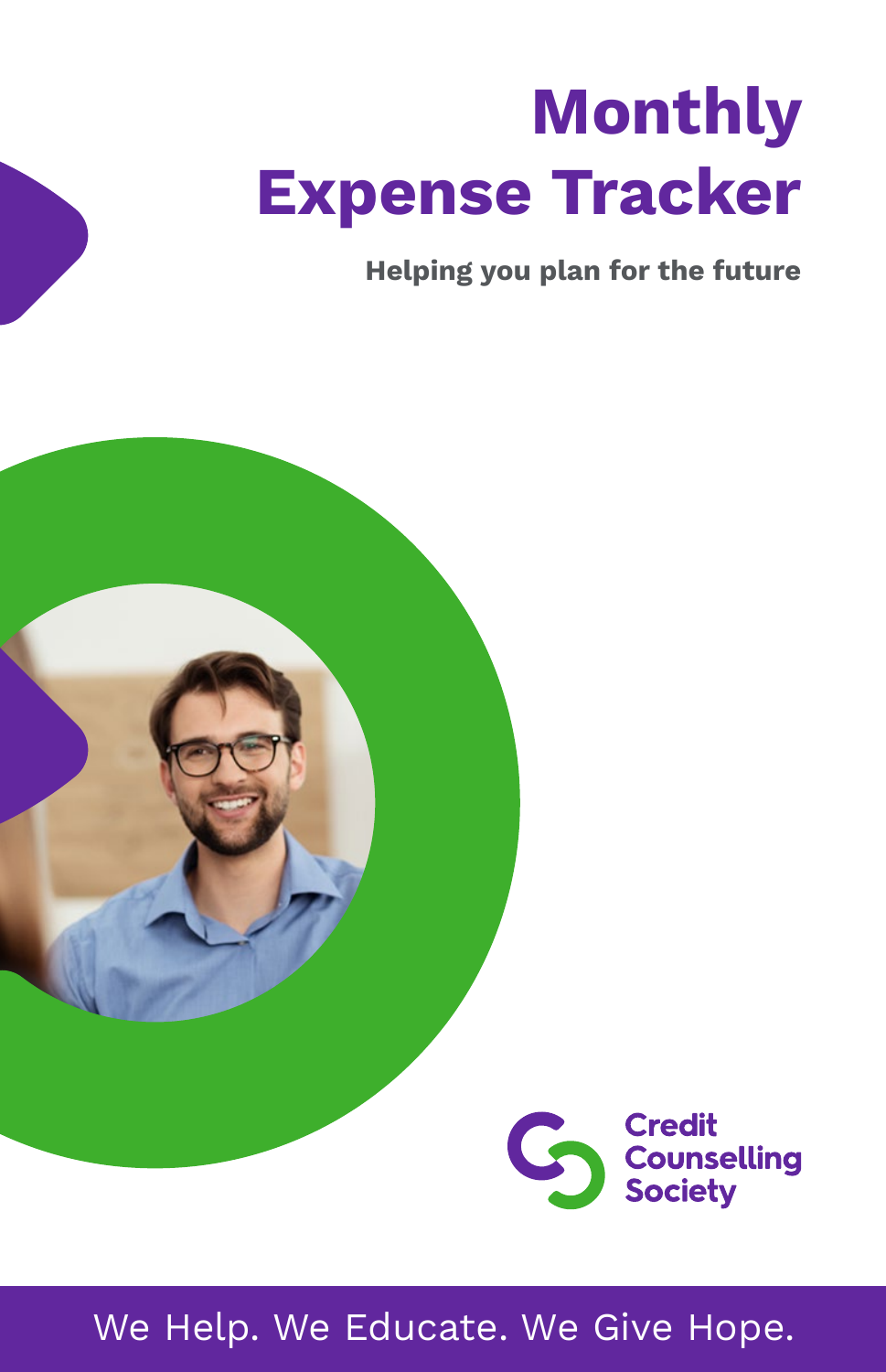## **Easy Instructions**

- 1. Use the 'Expense Categories' listed on page 1 as a guide to see which expenses go where.
- 2. Fill in the dates for each week you are tracking. To avoid confusion, make sure there are no gaps or duplicate dates.
- 3. At the beginning of each week, note the total amount of money you have. Be sure to include any income you expect to receive for that week (e.g. pension, child tax, income assistance, alimony, etc.).
- 4. Track your spending every day for each of the categories listed. You can use the blank columns to create your own if you'd like to track anything separately (e.g. coffee, gas, cigarettes, etc.).
- 5. Use pages 14-15 to keep track of your savings and seasonal expenses for holidays, gifts, or irregular vehicle expenses (e.g. repairs, insurance, etc.).
- 6. Every week, add up your expenses from each of the columns and subtract them from your

income. If this number is positive you should have some money to carry forward into next week. If it's negative, give yourself a fresh start for next week and put \$0 in the cash on hand box.



**Housing & Utilities** rent, mortgage, strata fees, property taxes, house insurance, cellphone, cable, internet, gas, hydro, security.

**Expense Categories**

**Household & Living Costs** storage locker, decor, gardening, misc. items, personal care, bank fees, dry cleaning, pet costs.

**Groceries** food, baby needs, household supplies, toiletries.

**Transportation** fuel, auto insurance, transit, parking, taxi, rideshare.

**Health Care** medical premiums, life insurance, medication, eye care, dental, wellness costs.

**Personal Spending** tobacco, cannabis, alcohol, books, donations, subscriptions.

**Eating Out & Entertainment** meals, snacks,

take-out, coffee/water, sports equipment/ fees, movies/tickets, hobbies, lottery/gaming, memberships (fitness, etc.).

**Children** daycare, lessons/activities, allowance, school supplies/fees, babysitting.

**Debt Payments** loans, credit cards, leases, support payments, government debts.

**Savings** emergency fund, RRSPs, RESPs, TFSAs, savings account.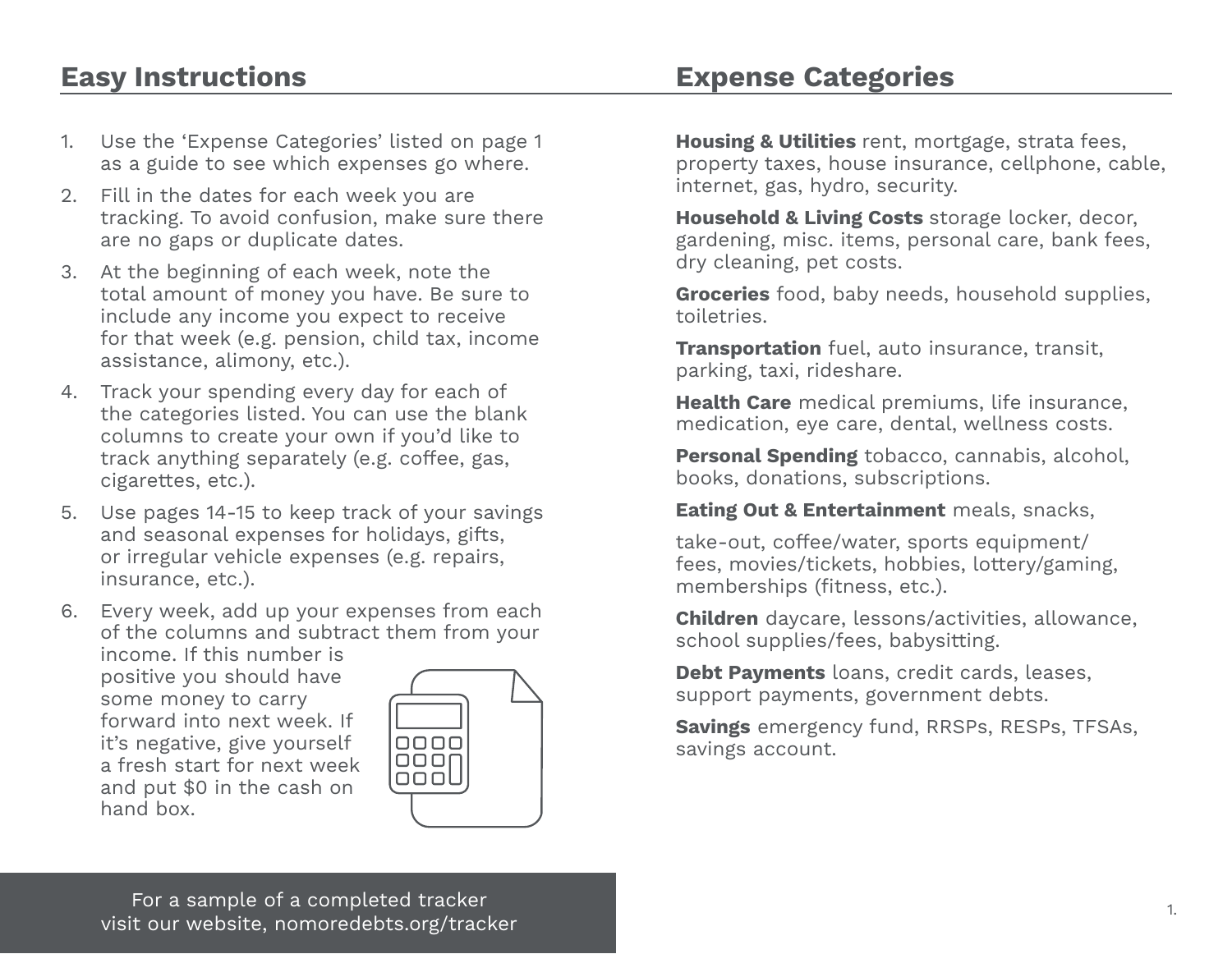| <b>Week1</b>                          | From          | To                                              |        | monthly summary on pages $12 - 13$ .           | Transfer all of your total weekly income and expenses to the |
|---------------------------------------|---------------|-------------------------------------------------|--------|------------------------------------------------|--------------------------------------------------------------|
| <b>Income</b>                         |               |                                                 |        |                                                |                                                              |
| $\updownarrow$                        | $+$ \$        | $+$ \$                                          | $+$ \$ | $=$ \$                                         | <b>Total Weekly</b><br><b>Income</b>                         |
| cash on hand                          | wages/pension | child tax benefits                              |        | support<br>payments/other                      |                                                              |
| <b>Dates</b>                          |               |                                                 |        |                                                | <b>Total Weekly</b><br><b>Expenses</b>                       |
| <b>Housing &amp; Utilities</b>        |               |                                                 |        |                                                |                                                              |
| <b>Household &amp; Living Costs</b>   |               |                                                 |        |                                                |                                                              |
| <b>Groceries</b>                      |               |                                                 |        |                                                |                                                              |
| <b>Transportation</b>                 |               |                                                 |        |                                                |                                                              |
| <b>Health Care</b>                    |               |                                                 |        |                                                |                                                              |
| <b>Personal Spending</b>              |               |                                                 |        |                                                |                                                              |
| <b>Eating Out &amp; Entertainment</b> |               |                                                 |        |                                                |                                                              |
| <b>Children</b>                       |               |                                                 |        |                                                |                                                              |
| <b>Debt Payments</b>                  |               |                                                 |        |                                                |                                                              |
| <b>Savings</b>                        |               |                                                 |        |                                                |                                                              |
|                                       |               |                                                 |        |                                                |                                                              |
|                                       |               |                                                 |        |                                                |                                                              |
| <b>Total Daily Expenses</b>           |               |                                                 |        |                                                |                                                              |
| <b>Total Weekly</b><br>\$<br>Income   |               | minus Total<br>Weekly Expenses $\underline{\$}$ |        | = Cash Forward<br>(record as income next week) | $\frac{1}{\sqrt{2}}$                                         |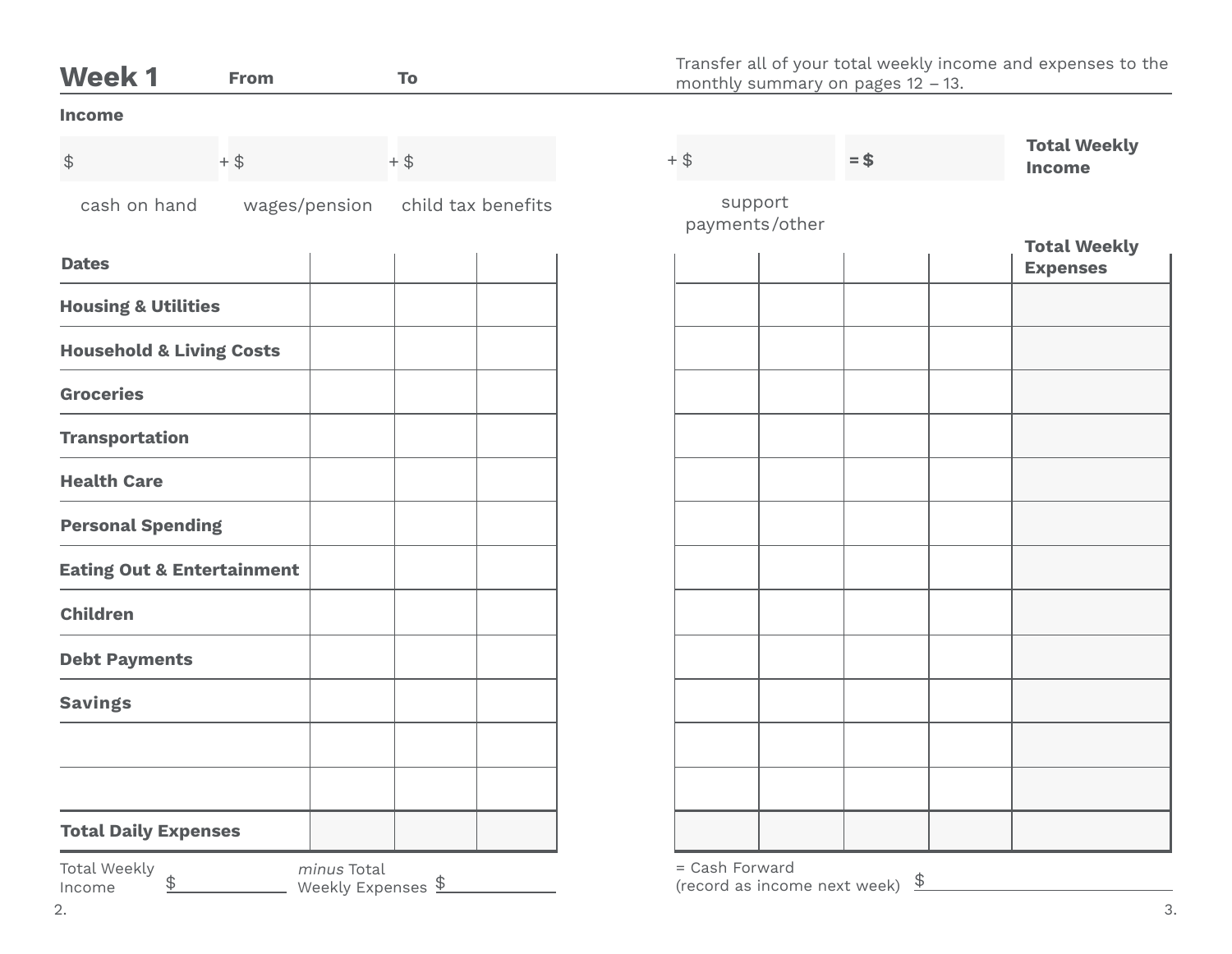| <b>Week 2</b>                             | <b>From</b>   | To                                | monthly summary on pages $12 - 13$ .                          |        | Transfer all of your total weekly income and expenses to the |
|-------------------------------------------|---------------|-----------------------------------|---------------------------------------------------------------|--------|--------------------------------------------------------------|
| Income                                    |               |                                   |                                                               |        |                                                              |
| $\, \, \raisebox{12pt}{$\scriptstyle \$}$ | $+$ \$        | $+$ \$                            | $+$ \$                                                        | $=$ \$ | <b>Total Weekly</b><br><b>Income</b>                         |
| cash on hand                              | wages/pension | child tax benefits                | support<br>payments/other                                     |        |                                                              |
| <b>Dates</b>                              |               |                                   |                                                               |        | <b>Total Weekly</b><br><b>Expenses</b>                       |
| <b>Housing &amp; Utilities</b>            |               |                                   |                                                               |        |                                                              |
| <b>Household &amp; Living Costs</b>       |               |                                   |                                                               |        |                                                              |
| <b>Groceries</b>                          |               |                                   |                                                               |        |                                                              |
| <b>Transportation</b>                     |               |                                   |                                                               |        |                                                              |
| <b>Health Care</b>                        |               |                                   |                                                               |        |                                                              |
| <b>Personal Spending</b>                  |               |                                   |                                                               |        |                                                              |
| <b>Eating Out &amp; Entertainment</b>     |               |                                   |                                                               |        |                                                              |
| <b>Children</b>                           |               |                                   |                                                               |        |                                                              |
| <b>Debt Payments</b>                      |               |                                   |                                                               |        |                                                              |
| <b>Savings</b>                            |               |                                   |                                                               |        |                                                              |
|                                           |               |                                   |                                                               |        |                                                              |
|                                           |               |                                   |                                                               |        |                                                              |
| <b>Total Daily Expenses</b>               |               |                                   |                                                               |        |                                                              |
| <b>Total Weekly</b><br>\$<br>Income       |               | minus Total<br>Weekly Expenses \$ | = Cash Forward<br>(record as income next week) $\frac{\$}{ }$ |        |                                                              |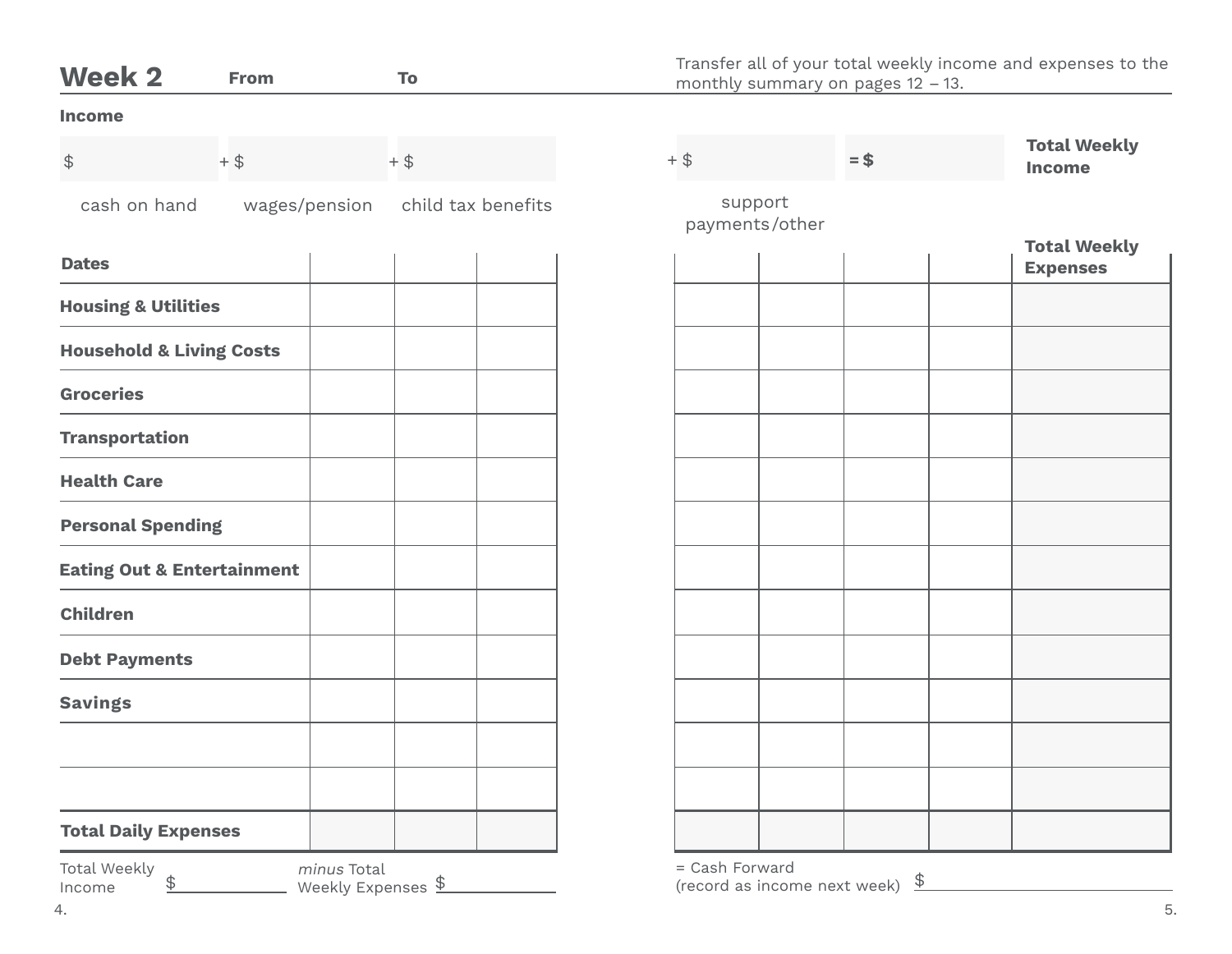| <b>Week 3</b>                         | From          | To                                              |                | monthly summary on pages $12 - 13$ .                 | Transfer all of your total weekly income and expenses to the |
|---------------------------------------|---------------|-------------------------------------------------|----------------|------------------------------------------------------|--------------------------------------------------------------|
| Income                                |               |                                                 |                |                                                      |                                                              |
| $\updownarrow$                        | $+$ \$        | $+$ \$                                          | $+$ \$         | $=$ \$                                               | <b>Total Weekly</b><br><b>Income</b>                         |
| cash on hand                          | wages/pension | child tax benefits                              |                | support<br>payments/other                            |                                                              |
| <b>Dates</b>                          |               |                                                 |                |                                                      | <b>Total Weekly</b><br><b>Expenses</b>                       |
| <b>Housing &amp; Utilities</b>        |               |                                                 |                |                                                      |                                                              |
| <b>Household &amp; Living Costs</b>   |               |                                                 |                |                                                      |                                                              |
| <b>Groceries</b>                      |               |                                                 |                |                                                      |                                                              |
| <b>Transportation</b>                 |               |                                                 |                |                                                      |                                                              |
| <b>Health Care</b>                    |               |                                                 |                |                                                      |                                                              |
| <b>Personal Spending</b>              |               |                                                 |                |                                                      |                                                              |
| <b>Eating Out &amp; Entertainment</b> |               |                                                 |                |                                                      |                                                              |
| <b>Children</b>                       |               |                                                 |                |                                                      |                                                              |
| <b>Debt Payments</b>                  |               |                                                 |                |                                                      |                                                              |
| <b>Savings</b>                        |               |                                                 |                |                                                      |                                                              |
|                                       |               |                                                 |                |                                                      |                                                              |
|                                       |               |                                                 |                |                                                      |                                                              |
| <b>Total Daily Expenses</b>           |               |                                                 |                |                                                      |                                                              |
| <b>Total Weekly</b><br>\$<br>Income   |               | minus Total<br>Weekly Expenses $\underline{\$}$ | = Cash Forward | $\frac{1}{\sqrt{2}}$<br>(record as income next week) |                                                              |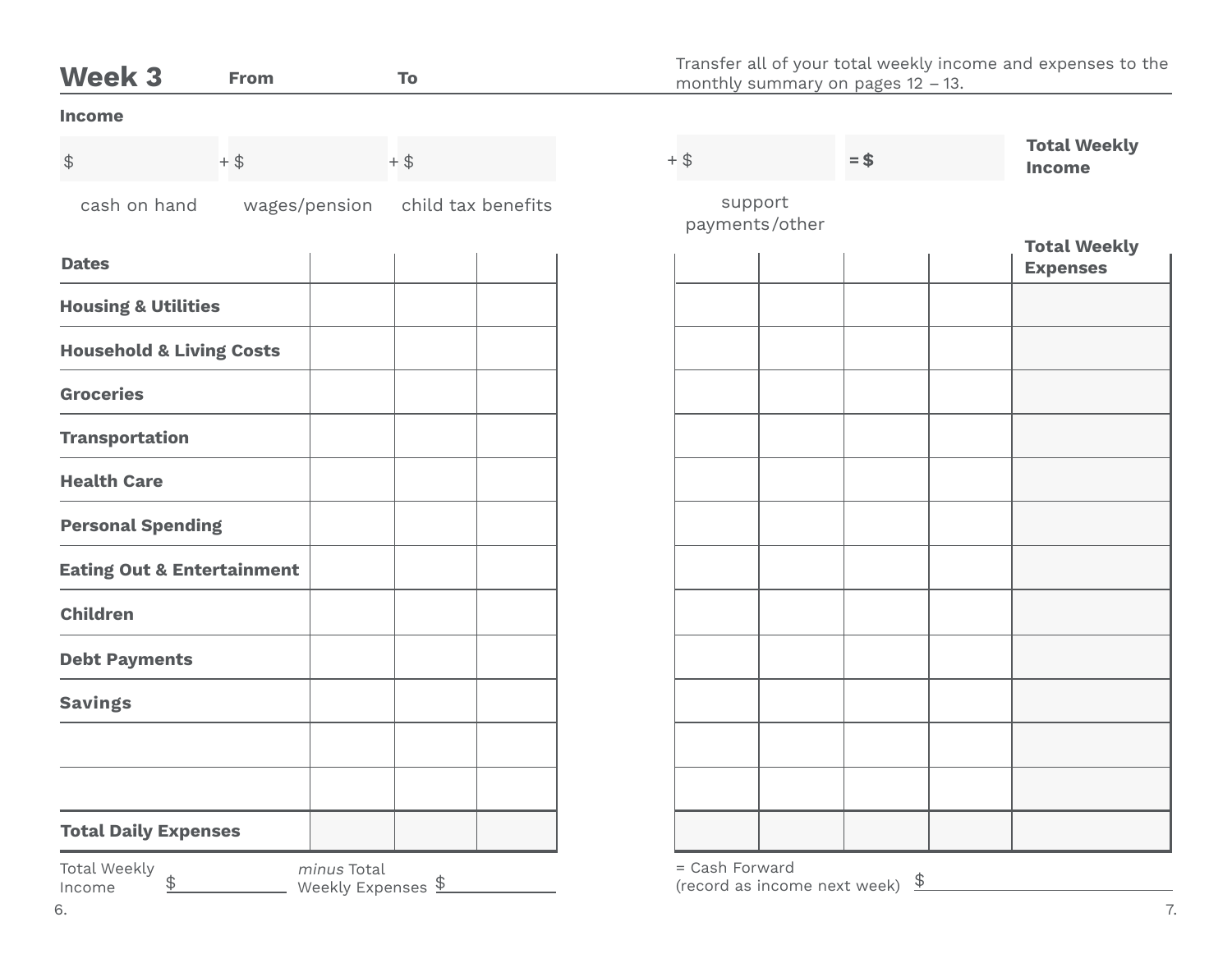| <b>Week 4</b>                         | From          | To                                              |                | monthly summary on pages $12 - 13$ .                 | Transfer all of your total weekly income and expenses to the |
|---------------------------------------|---------------|-------------------------------------------------|----------------|------------------------------------------------------|--------------------------------------------------------------|
| Income                                |               |                                                 |                |                                                      |                                                              |
| $\updownarrow$                        | $+$ \$        | $+$ \$                                          | $+$ \$         | $=$ \$                                               | <b>Total Weekly</b><br><b>Income</b>                         |
| cash on hand                          | wages/pension | child tax benefits                              |                | support<br>payments/other                            |                                                              |
| <b>Dates</b>                          |               |                                                 |                |                                                      | <b>Total Weekly</b><br><b>Expenses</b>                       |
| <b>Housing &amp; Utilities</b>        |               |                                                 |                |                                                      |                                                              |
| <b>Household &amp; Living Costs</b>   |               |                                                 |                |                                                      |                                                              |
| <b>Groceries</b>                      |               |                                                 |                |                                                      |                                                              |
| <b>Transportation</b>                 |               |                                                 |                |                                                      |                                                              |
| <b>Health Care</b>                    |               |                                                 |                |                                                      |                                                              |
| <b>Personal Spending</b>              |               |                                                 |                |                                                      |                                                              |
| <b>Eating Out &amp; Entertainment</b> |               |                                                 |                |                                                      |                                                              |
| <b>Children</b>                       |               |                                                 |                |                                                      |                                                              |
| <b>Debt Payments</b>                  |               |                                                 |                |                                                      |                                                              |
| <b>Savings</b>                        |               |                                                 |                |                                                      |                                                              |
|                                       |               |                                                 |                |                                                      |                                                              |
|                                       |               |                                                 |                |                                                      |                                                              |
| <b>Total Daily Expenses</b>           |               |                                                 |                |                                                      |                                                              |
| <b>Total Weekly</b><br>\$<br>Income   |               | minus Total<br>Weekly Expenses $\underline{\$}$ | = Cash Forward | $\frac{1}{\sqrt{2}}$<br>(record as income next week) |                                                              |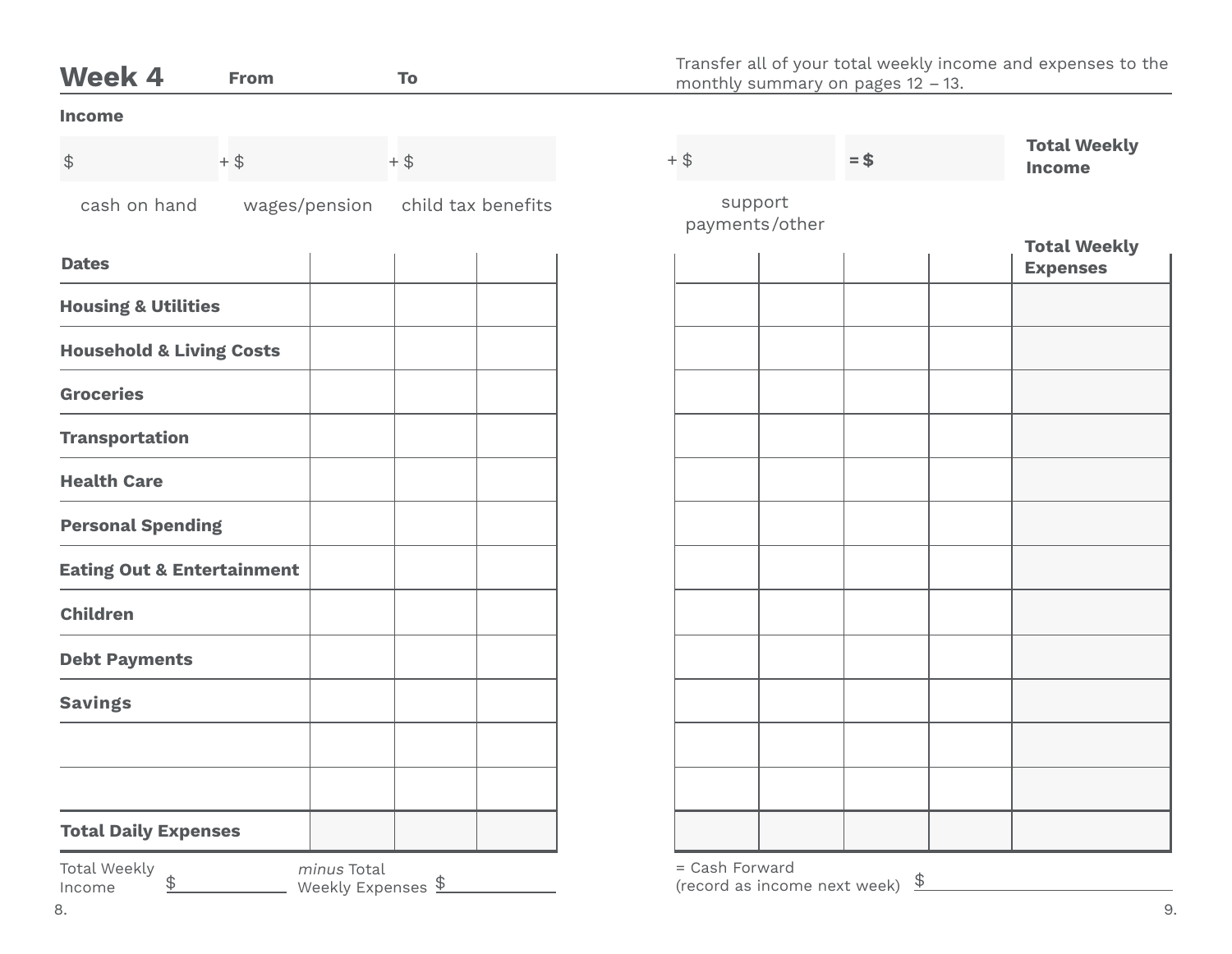| <b>Week 5</b>                                  | From          | To                               |        |                                                | Transfer all of your total weekly income and expenses to the<br>monthly summary on pages $12 - 13$ . |                                        |
|------------------------------------------------|---------------|----------------------------------|--------|------------------------------------------------|------------------------------------------------------------------------------------------------------|----------------------------------------|
| Income                                         |               |                                  |        |                                                |                                                                                                      |                                        |
| $\updownarrow$                                 | $+$ \$        | $+$ \$                           | $+$ \$ |                                                | $=$ \$                                                                                               | <b>Total Weekly</b><br><b>Income</b>   |
| cash on hand                                   | wages/pension | child tax benefits               |        | support<br>payments/other                      |                                                                                                      |                                        |
| <b>Dates</b>                                   |               |                                  |        |                                                |                                                                                                      | <b>Total Weekly</b><br><b>Expenses</b> |
| <b>Housing &amp; Utilities</b>                 |               |                                  |        |                                                |                                                                                                      |                                        |
| <b>Household &amp; Living Costs</b>            |               |                                  |        |                                                |                                                                                                      |                                        |
| <b>Groceries</b>                               |               |                                  |        |                                                |                                                                                                      |                                        |
| <b>Transportation</b>                          |               |                                  |        |                                                |                                                                                                      |                                        |
| <b>Health Care</b>                             |               |                                  |        |                                                |                                                                                                      |                                        |
| <b>Personal Spending</b>                       |               |                                  |        |                                                |                                                                                                      |                                        |
| <b>Eating Out &amp; Entertainment</b>          |               |                                  |        |                                                |                                                                                                      |                                        |
| <b>Children</b>                                |               |                                  |        |                                                |                                                                                                      |                                        |
| <b>Debt Payments</b>                           |               |                                  |        |                                                |                                                                                                      |                                        |
| <b>Savings</b>                                 |               |                                  |        |                                                |                                                                                                      |                                        |
|                                                |               |                                  |        |                                                |                                                                                                      |                                        |
|                                                |               |                                  |        |                                                |                                                                                                      |                                        |
| <b>Total Daily Expenses</b>                    |               |                                  |        |                                                |                                                                                                      |                                        |
| <b>Total Weekly</b><br>$\frac{1}{2}$<br>Income | minus Total   | Weekly Expenses $\underline{\$}$ |        | = Cash Forward<br>(record as income next week) | $\frac{1}{\sqrt{2}}$                                                                                 |                                        |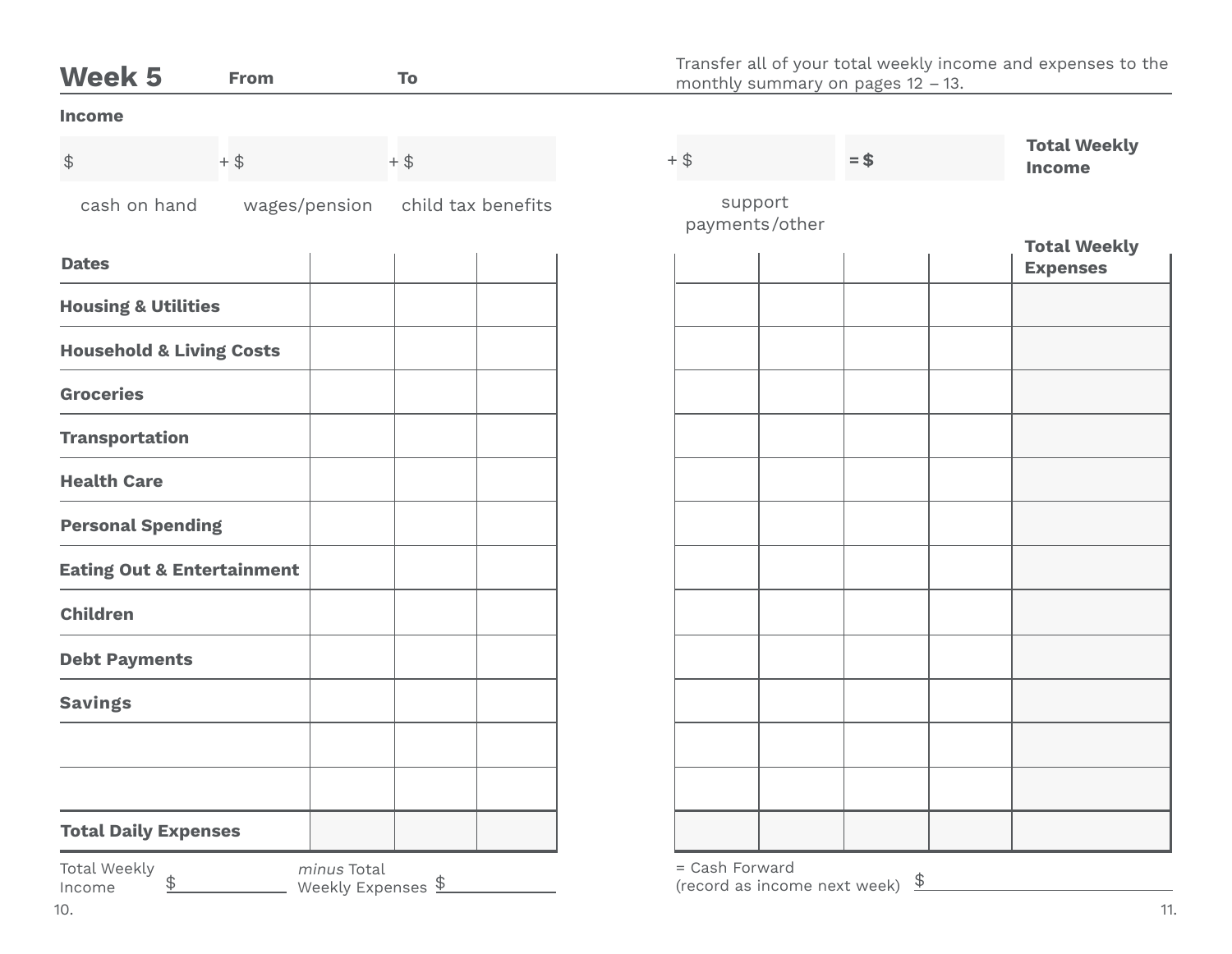If your expenses have exceeded your income this month, you may want to contact us for assistance, **1-888-527-8999** or online at **nomoredebts.org**.

## **Monthly Summary**

|                                       | Week 1 | Week 2 | Week 3 | Week 4 | Week 5 | <b>Total</b> |
|---------------------------------------|--------|--------|--------|--------|--------|--------------|
| Income                                |        |        |        |        |        |              |
| <b>Housing &amp; Utilities</b>        |        |        |        |        |        |              |
| <b>Household &amp; Living Costs</b>   |        |        |        |        |        |              |
| <b>Groceries</b>                      |        |        |        |        |        |              |
| <b>Transportation</b>                 |        |        |        |        |        |              |
| <b>Health Care</b>                    |        |        |        |        |        |              |
| <b>Personal Spending</b>              |        |        |        |        |        |              |
| <b>Eating Out &amp; Entertainment</b> |        |        |        |        |        |              |
| <b>Children</b>                       |        |        |        |        |        |              |
| <b>Debt Payments</b>                  |        |        |        |        |        |              |
| <b>Savings</b>                        |        |        |        |        |        |              |
|                                       |        |        |        |        |        |              |
|                                       |        |        |        |        |        |              |
|                                       |        |        |        |        |        |              |
|                                       |        |        |        |        |        |              |
|                                       |        |        |        |        |        |              |
| Total                                 | minus  |        |        |        |        |              |

=\$

Income

 $\frac{\text{%}}{\text{%}}$  Total Expenses  $\frac{\text{)}{\text{}}}{\text{)}$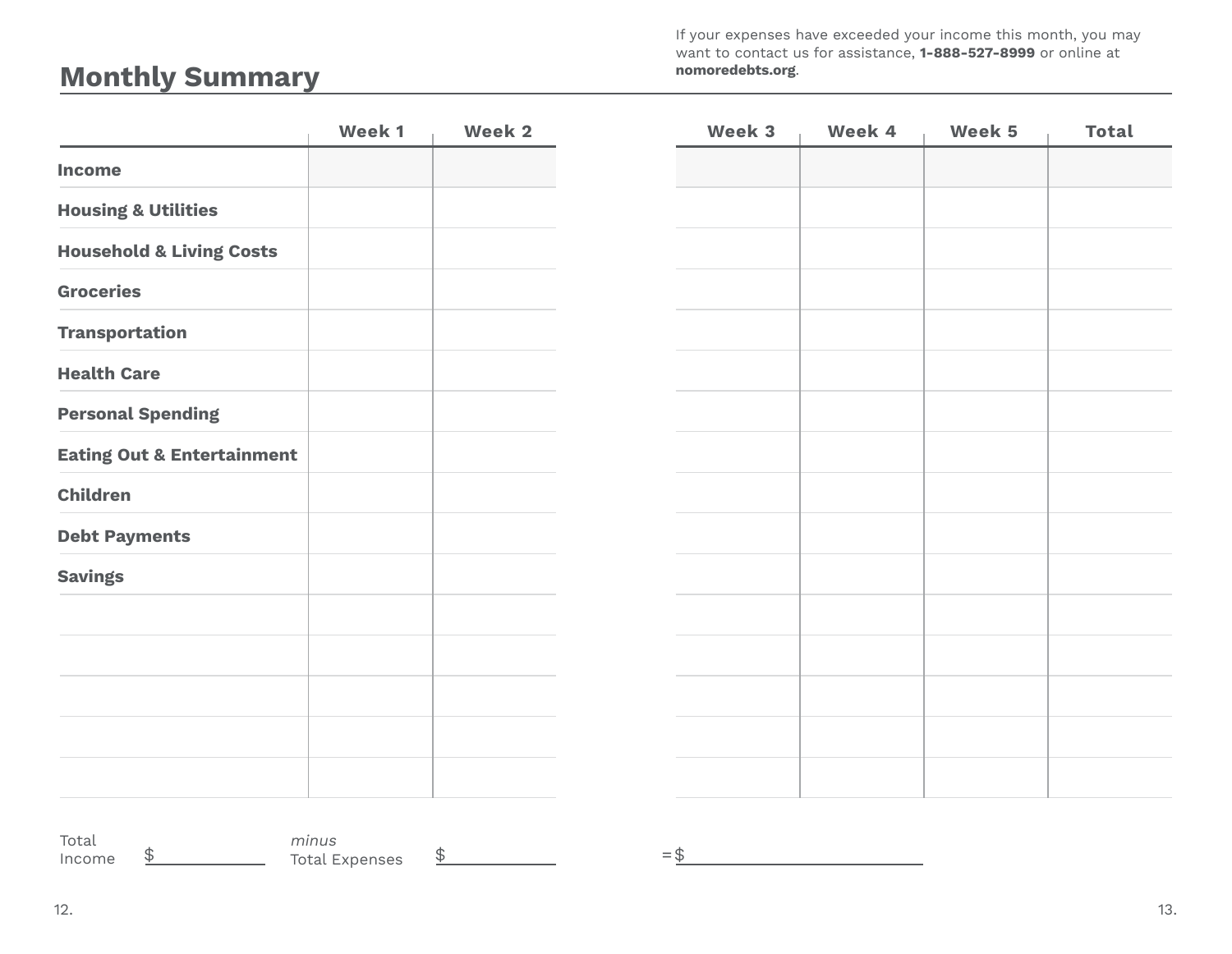## **Seasonal Expenses**

Use this page to keep track of money you save for seasonal expenses. Record the date you put money into your savings account and the date that you take money out for one of your planned expenses.

**Savings Account**

| <b>Date</b> | \$ In | \$Out | <b>Balance</b> |
|-------------|-------|-------|----------------|
|             |       |       |                |
|             |       |       |                |
|             |       |       |                |
|             |       |       |                |
|             |       |       |                |
|             |       |       |                |
|             |       |       |                |
|             |       |       |                |
|             |       |       |                |
|             |       |       |                |
|             |       |       |                |
|             |       |       |                |
|             |       |       |                |
|             |       |       |                |
|             |       |       |                |
|             |       |       |                |
|             |       |       |                |
|             |       |       |                |
|             |       |       |                |
|             |       |       |                |
|             |       |       |                |

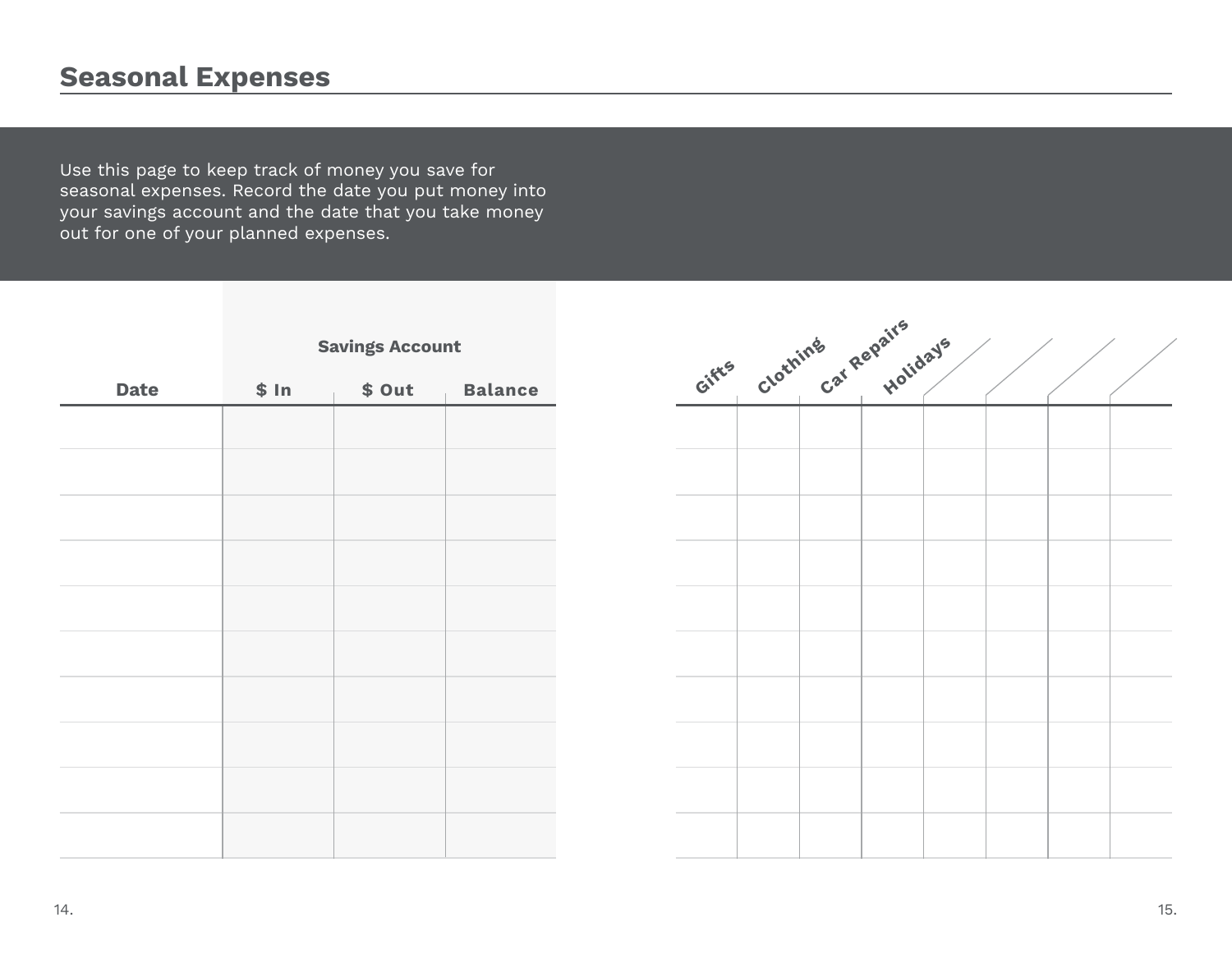### **We Help. We Educate. We Give Hope.**

The Credit Counselling Society is a non-profit service helping Canadians deal with debt since 1996.

> 97% of all clients surveyed would recommend our services to others.

To receive more information about our services or to schedule an appointment with a Counsellor, please contact us: info@nomoredebts.org



**1-888-527-8999**

nomoredebts.org | mymoneycoach.ca

#### **Office Locations**

**British Columbia:** Abbotsford, Burnaby, Kelowna, Nanaimo, New Westminster, Surrey, Vancouver, Victoria. **Alberta:** Calgary, Edmonton. **Saskatchewan:** Regina, Saskatoon. **Manitoba:** Winnipeg. **Ontario:** Hamilton, Kitchener-Waterloo, London, Mississauga, Ottawa, Scarborough, Toronto.

#### **Head Office**

400 - 88 Sixth Street, New Westminster, BC V3L 5B3

**Ontario Registration Number:** 4723742 **Charitable Registration Number:** 89469 0890 RR0001